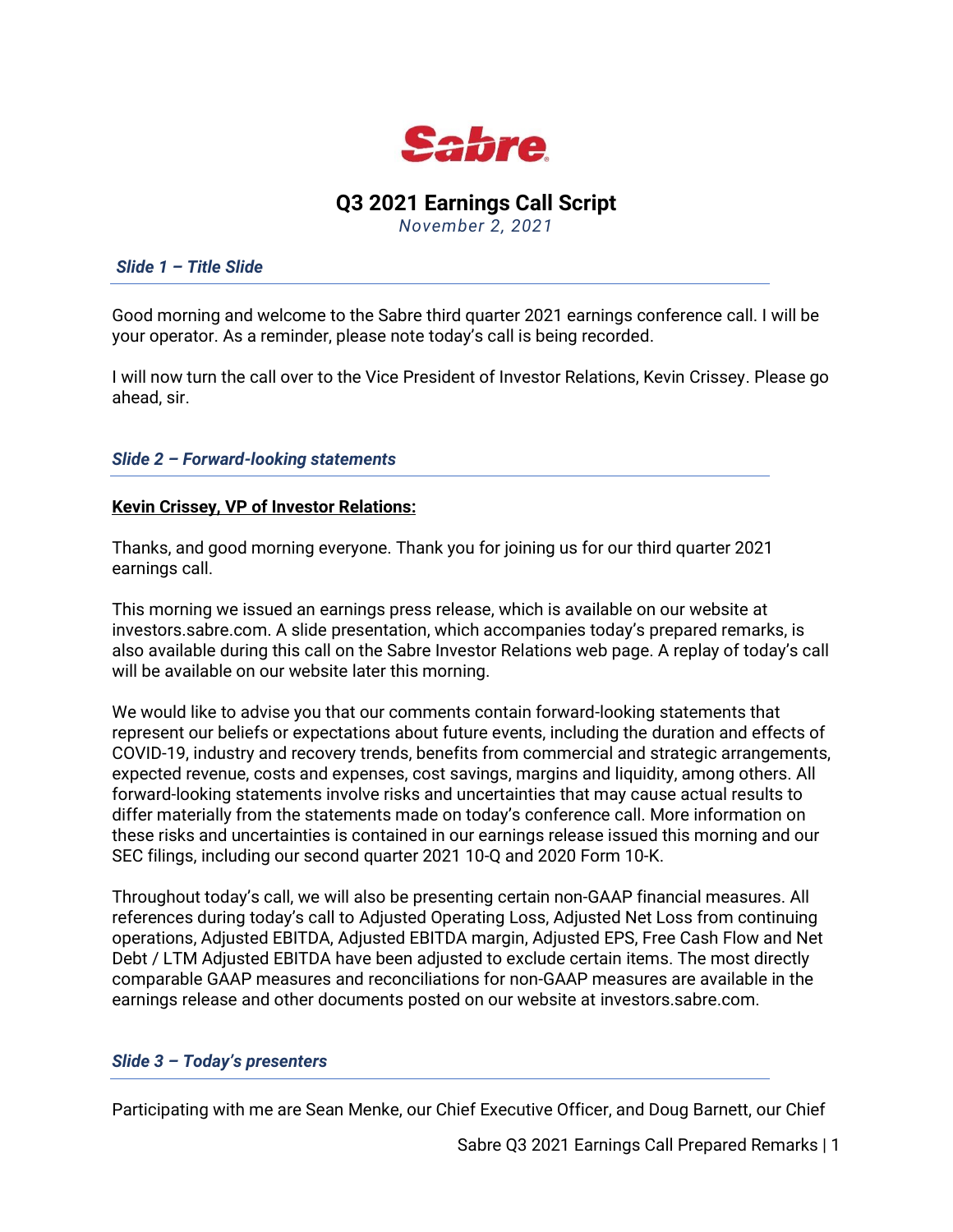Financial Officer. Dave Shirk, our President of Travel Solutions, and Scott Wilson, our President of Hospitality Solutions, will be available for Q&A after the prepared remarks.

With that, I will turn the call over to Sean.

## *Slide 4 – Agenda*

### **Sean Menke, President & CEO:**

Thanks, Kevin. Good morning everyone and thank you for joining us.

We have a lot of material for you today, so let me give you a quick overview of the topics we will cover. I'll start today's call by discussing how Sabre's business strategy has evolved, taking into consideration changes in the travel ecosystem brought on by the COVID-19 pandemic. I'll also provide details regarding the announced sale of our AirCentre operations portfolio to CAE, and how that sale fits into our strategy. Then I'll provide an update regarding the ongoing travel recovery, including specific booking, passengers boarded, or PB, and hospitality CRS transaction trends. I'll also provide you with data regarding how the US opening for international travel starting in November has improved bookings trends. Then, I'll provide a commercial and technology update, where we are very active and making great progress. Finally, I'll turn the call over to Doug to walk you through the quarter results and key financial metrics.

But before I start, I'd like to thank all my Sabre teammates around the world. Sabre is moving at an accelerated pace, not just in response to the impacts of the COVID pandemic, but also as we rapidly advance modern retailing and develop a new marketplace for personalized travel. In this pursuit, my teammates are working extraordinarily hard, and I'm very appreciative and proud of their results.

### *Slide 5 – Focused strategy to accelerate unlocking shareholder value*

Turning to Slide 5. The COVID-19 pandemic unambiguously impacted travel demand – whether business or leisure, domestic or international. We believe it also fundamentally changed the way the travel industry, Sabre included, will operate going forward.

Given this evolving landscape, we have been taking a critical look at Sabre, challenging norms, and re-examining the way we do business. Our review focused on industry trends and technology, current and future capabilities, desired growth and returns, ongoing investment requirements, and financial health and flexibility. We believe this exercise was necessary to help position Sabre for long-term success.

The assessment reinforced what we already knew – that our customers view incremental revenue generation via advanced merchandising, analytics, distribution and booking capabilities as a key priority on the path to recovery. It also showed that we arguably have some areas of our business, that while important to our customers, aren't core to our future or require substantially more investment to scale and achieve their optimal potential.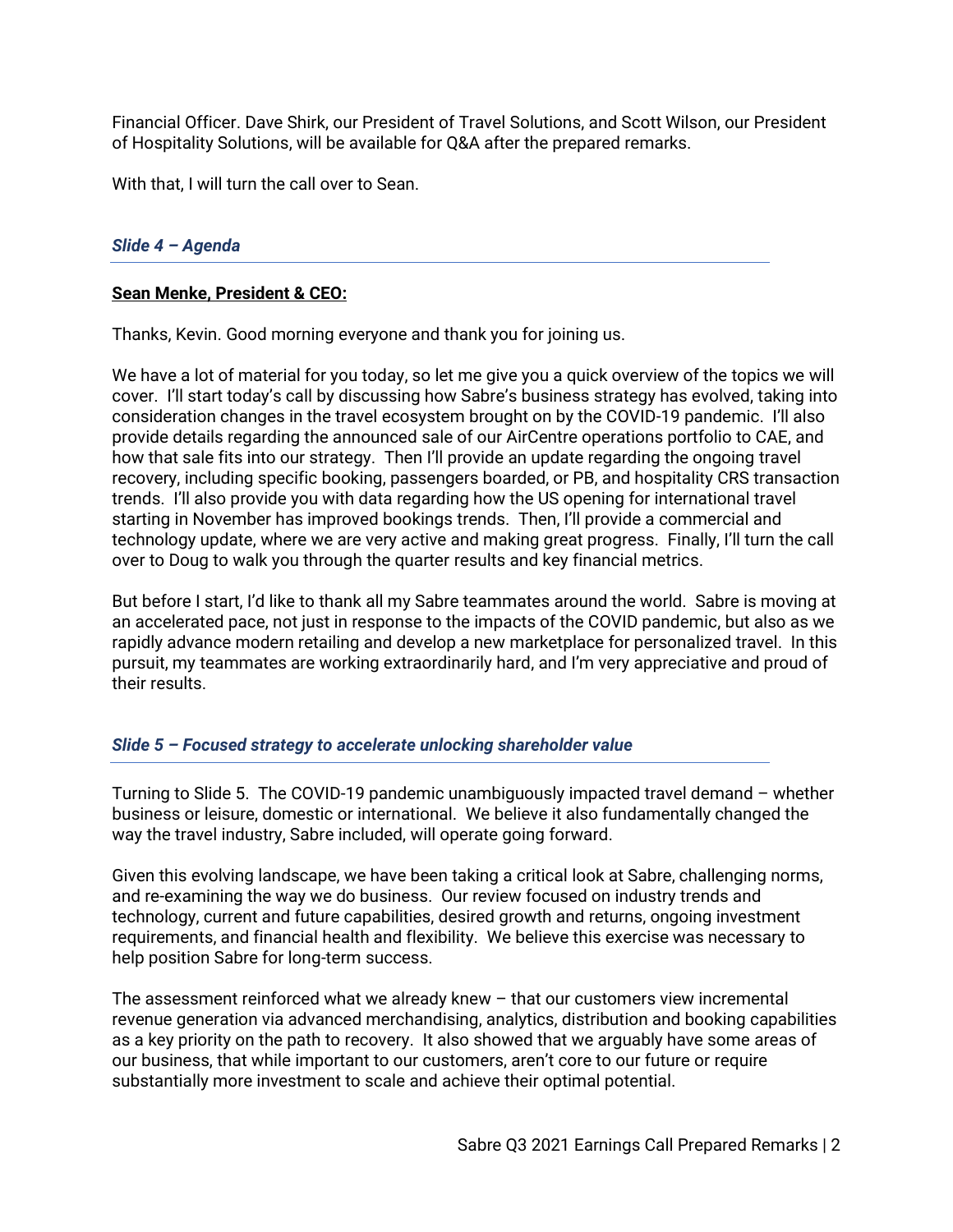Given these conclusions and our strong belief in a broad, global recovery, across both business and leisure travel, we are focusing our strategy to capitalize on post-pandemic opportunities and with the goal to accelerate the unlocking of shareholder value. Specifically, our strategy is to:

- Narrow our current business and streamline specific aspects of our product portfolio,
- direct our investments and team member resources to the activities that generate revenue through the retailing, distribution and fulfillment of personalized travel experiences,
- execute on specific initiatives that complement and expand travel distribution capabilities,
- deliver our technology transformation, while continuing to accelerate our innovation and migration to Google Cloud,
- leverage the leadership team to bring us into the future, while attracting, developing and retaining key talent throughout the organization, and
- maintain our financial strength and flexibility to support our strategic plans.

We believe this focus will enable us to accelerate our growth. The sale of our AirCentre portfolio is an illustration of a step we are taking to achieve our objective of simplifying our business and streamlining our product portfolio.

Looking to the future, any other potential announcements would be made within the strategic elements identified.

# *Slide 6 – AirCentre sale to CAE Inc. supports strategy*

Moving to slide 6. On October 28, we announced that we've entered into a definitive agreement to sell AirCentre to CAE Inc. for \$392.5 million in cash. AirCentre is our airline operations suite that generated about \$150 million in revenue, or about 4% of total Sabre revenue, in 2019, which we consider to be a more useful comparison than 2020.

Although AirCentre is a valuable suite of solutions designed to help airlines operate their businesses with efficiency and precision, its products are not associated with creating, distributing or fulfilling personalized retailing experiences. Therefore, we believe it now makes sense for another company to steer the AirCentre portfolio going forward.

Pending the timing of relevant regulatory approvals, which could impact our timeline, we are targeting a closing date in Q1 2022. At closing, CAE will acquire AirCentre, related technology and intellectual property, and AirCentre employees will transition to CAE. I want to acknowledge that this is a major change for those transitioning teammates, and thank the entire AirCentre team for the hard work and dedication that have made it a leading portfolio.

Subsequent to the closing of this transaction, a Transition Services Agreement, or TSA, will go into effect. The TSA estabilishes the period of time during which Sabre will assist CAE in building the necessary environment to operate the AirCentre portfolio, manage customer relationships and monitor the health of related systems. In return, CAE will compensate Sabre for the costs of these activities. Doug will provide additional detail on how the sale will impact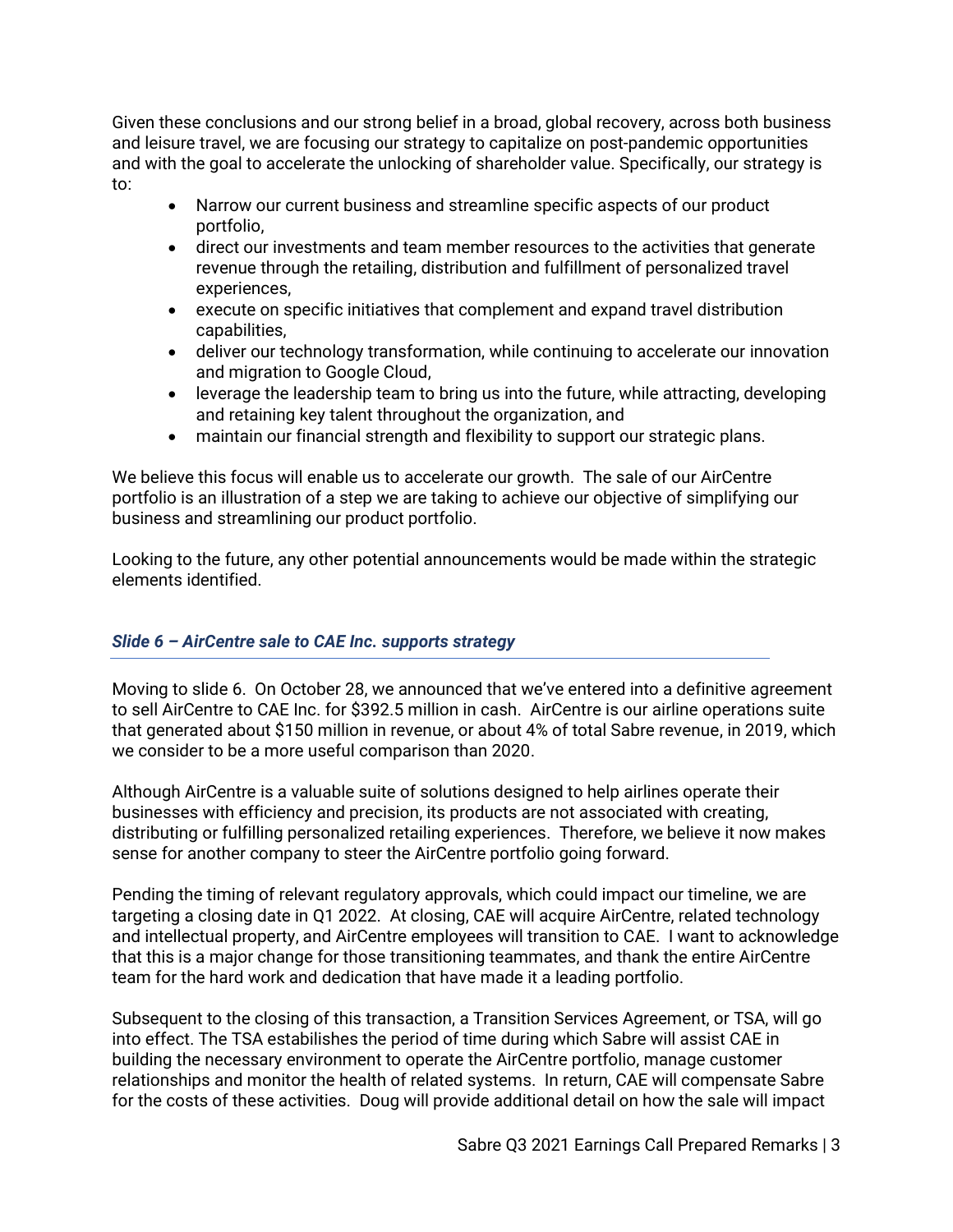our reported financials.

We believe this is a win-win-win scenario for everyone involved. This transaction is expected to benefit airline customers, CAE, team members, and Sabre. AirCentre customers, many of whom already work with CAE, get a technology partner who specializes in the vital role that AirCentre technology plays in airline operations and who has indicated they are committed to investing in future developments in this area. CAE acquires a product suite they see as a growth area for their business. The Sabre team members who currently work in AirCentre will move to CAE and become a part of a major player in the airline operations space. Sabre is able to keenly focus on its core assets, priorities and innovation related to personalized travel. The cash proceeds from the sale will create optionality for continued investment in our business, across a more streamlined portfolio in product areas we believe have the highest returns, and/or pay down debt.

# *Slide 7 – Travel Solutions will focus on next-gen airline retailing, distribution and fulfillment*

Slide 7 depicts the IT Solutions products within Sabre's Travel Solutions business. On the left side are the capabilities that will remain with Sabre. These include our Passenger Service Systems, SabreSonic and Radixx, as well as the rest of our airline retail, distribution and fulfillment capabilities.

AirCentre is a distinct portfolio within Travel Solutions that is supported by about 500 employees. It includes operations software such as flight and crew management, recovery and airport resource management. Post-divestiture, we expect to no longer offer airline and airport operations software.

We intend to continue leading the industry in next-generation retailing. While operations software, such as crew scheduling, is important, we don't believe it drives revenue growth or customer loyalty for airlines. The flexible and intelligent nature of our retailing solutions, including our passenger service systems, helps airlines offer modern retail experiences, enable personalized travel and better serve the end consumer. We are also focused on advancing our intelligent retailing solution for hoteliers to optimize revenue while improving the guest experience.

With the use of artificial intelligence and machine learning capabilities, we believe we are helping to shape the future of travel retailing, and that we can provide the reliable performance, scalability, industry reach and global support to help airlines and hoteliers move forward in this dynamic environment.

# *Slide 8 – Financial impact of AirCentre sale*

Slide 8 shows the mix of our 2019 revenue including and excluding AirCentre. Our mix of revenue remains relatively unchanged.

In 2019, AirCentre contributed revenue, EBITDA and CapEx of approximately \$150 million, \$55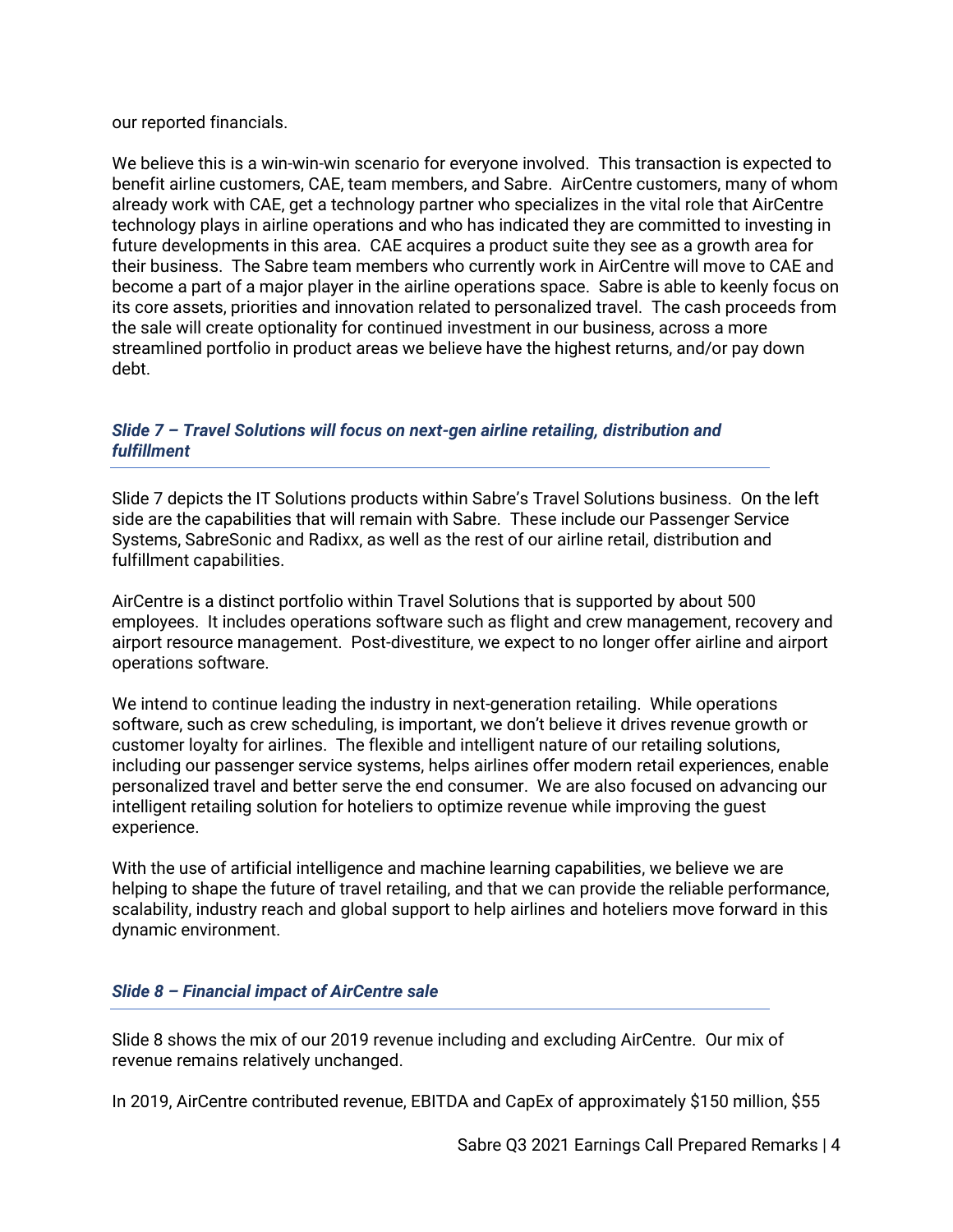million and \$20 million, respectively. This year, we expect AirCentre to contribute revenue of approximately \$115 million to \$125 million, EBITDA of approximately \$30 million to \$40 million and CapEx of approximately \$5 million to \$10 million.

Therefore, the sale as a multiple of 2021 EBITDA was approximately 11 times.

# *Slide 9 – Better positioned post-divestiture*

Turning to Slide 9. Before I provide an update regarding travel booking trends, let me summarize the AirCentre transaction. The sale adds \$392.5 million of liquidity for 4% of our pre-COVID-19 revenue base. It allows us to focus our resources on our core compentencies to help generate higher returns. Finally, and very importantly, the sale does not change our expectation that Sabre will operate with higher margins and operating leverage post-COVID-19.

### *Slide 10 – Recovery picked up momentum again in September*

Turning to Slide 10, after a slowdown in travel bookings beginning mid-June associated with increased Delta variant COVID-19 cases, we've seen volume trends start to improve again across Distribution, IT Solutions, and Hospitality Solutions.

As has been the case since the start of the recovery, hotel CRS transactions are leading, down 10% in October through the 28<sup>th</sup>, versus the same period in 2019.

IT Solutions Passengers Boarded are also stronger, down 33% in October through the  $28<sup>th</sup>$ versus 2019.

Finally, Distribution gross bookings recovery in October is trending to be back in line with what we saw in June, down 54% through October 28<sup>th</sup> versus 2019. In fact, the 7-day moving average toward the end of October is the highest point of recovery we have seen to date. We are encouraged the that current recovery is being driven by all regions. Most importantly, we are seeing improving international and business booking trends, which are higher margin versus the lower margin leisure bookings specific to the U.S. that were an early driver of travel recovery.

### *Slide 11 – Latin America is leading the air bookings recovery*

Turning to slide 11, the chart on the left shows weekly GDS industry net air bookings by region. The positive standout region is Latin America, which recently passed North America as the region with the strongest recovery, at 68% of 2019 bookings in October through the 28<sup>th</sup>. This should benefit Sabre, given our position in the region. Asia-Pacific bookings, even though still depressed, have seen significant improvement in the trendline as more markets begin to reopen.

The chart on the right shows the inverse relationship between COVID-19 new case counts in the United States and North American GDS bookings. With vaccinations continuing to increase globally and new COVID-19 cases declining again, we feel optimistic about the near-term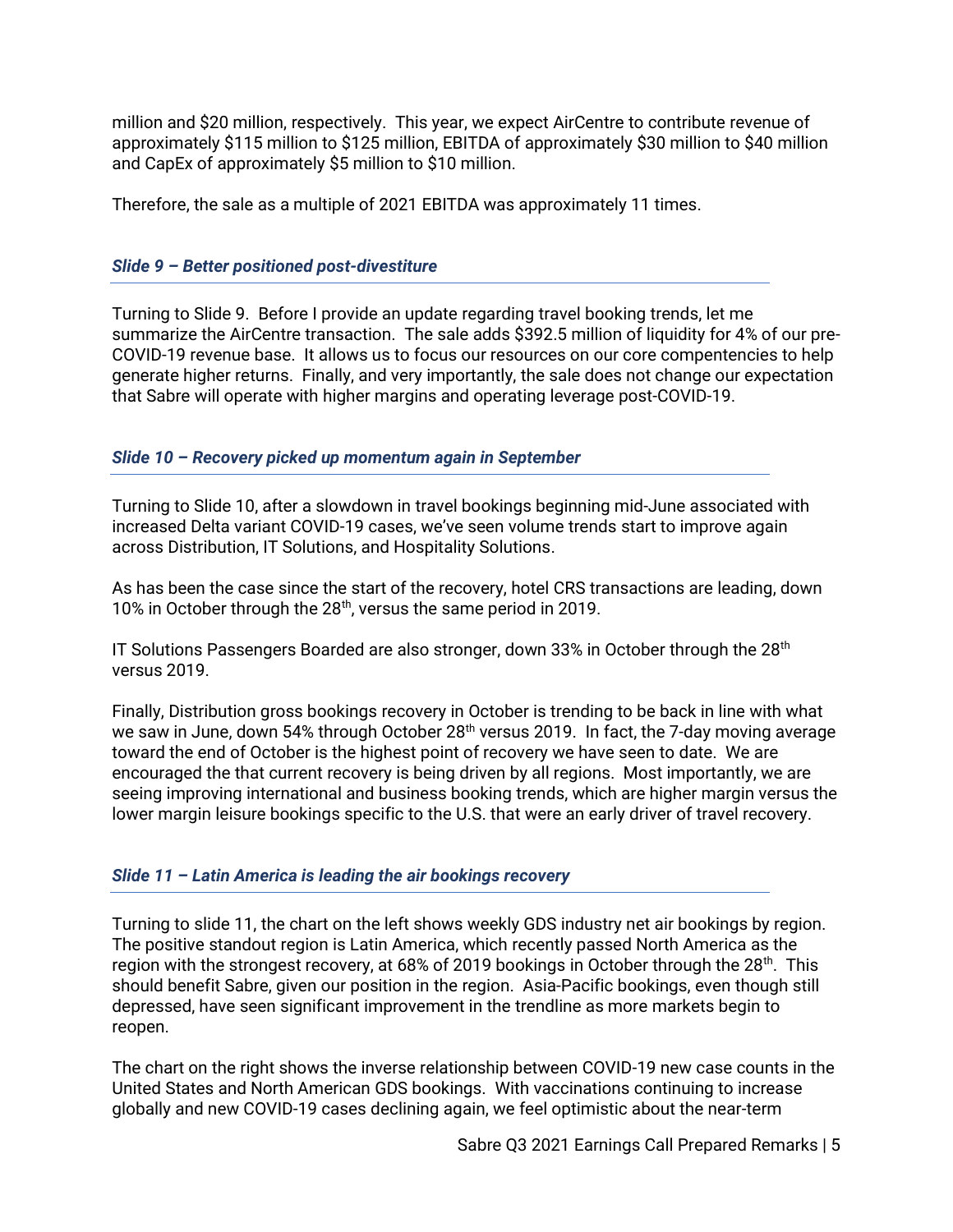bookings outlook.

## *Slide 12 – Air bookings showed strongest recovery in October*

Turning to slide 12. This is a different view of the data, but the themes are the same. The global travel recovery, which was quite strong through mid-June, slowed in July and August but reaccelerated in September. October data through the 28<sup>th</sup> showed further improvement in all regions for both the GDS industry and for Sabre.

### *Slide 13 – U.S. bookings increased as restrictions were reduced*

Turning to slide 13. As we've expressed on previous calls, we believe the greatest inhibitors to global travel recovery are the ongoing, and changing, travel restrictions throughout the world. The latest proof point for this view is the increase in bookings into and out of the United States in response to the announcement made on September 20<sup>th</sup> that inbound travel restrictions will become more relaxed starting November 8<sup>th</sup>. Despite the US still requiring foreign travelers to be fully vaccinated and show proof of a negative COVID-19 test or documentation of COVID-19 recovery, daily bookings made to and from the US have nearly doubled since the announcement.

We remain optimistic about the return of corporate travel. With nearly 60% of the US population now fully vaccinated, companies are starting to bring employees back to offices and planning in-person meetings and gatherings. We strongly believe there is pent-up demand for businesses to resume travel to cultivate relationships and compete. In late September, the Global Business Travel Association's "Coronavirus Recovery Poll Results" reported that 73% of respondants have already resumed or plan to resume traveling domestically for business by next year, and more than a third of travel managers say their company relies more on TMCs now than before the pandemic.

We have seen these encouraging signs reflected in the North American bookings at our top TMCs, which recovered to nearly 55% of 2019 levels by the third week of October. The improving corporate travel trends we have seen in our bookings data is in line with the positive trending outlooks at most major US airlines, who have indicated that they expect near-term inflection points in business demand.

Since our last call in August, and subsequent to the impact of the Delta variant on bookings thereafter, we began to see a positive shift in mid-September with pronounced improvements in both corporate and international bookings. These trends have accelerated as markets throughout the world continue to open and corporate travelers begin to hit the road. These trends are also encouraging not only for the volume increases, but because they also represent higher revenue and margin bookings.

# *Slide 14 – Commercial & technology update*

Turning to Slide 14. As has been the case, we remain very active commercially in each of our businesses. We signed or renewed hundreds of agreements in the quarter across Travel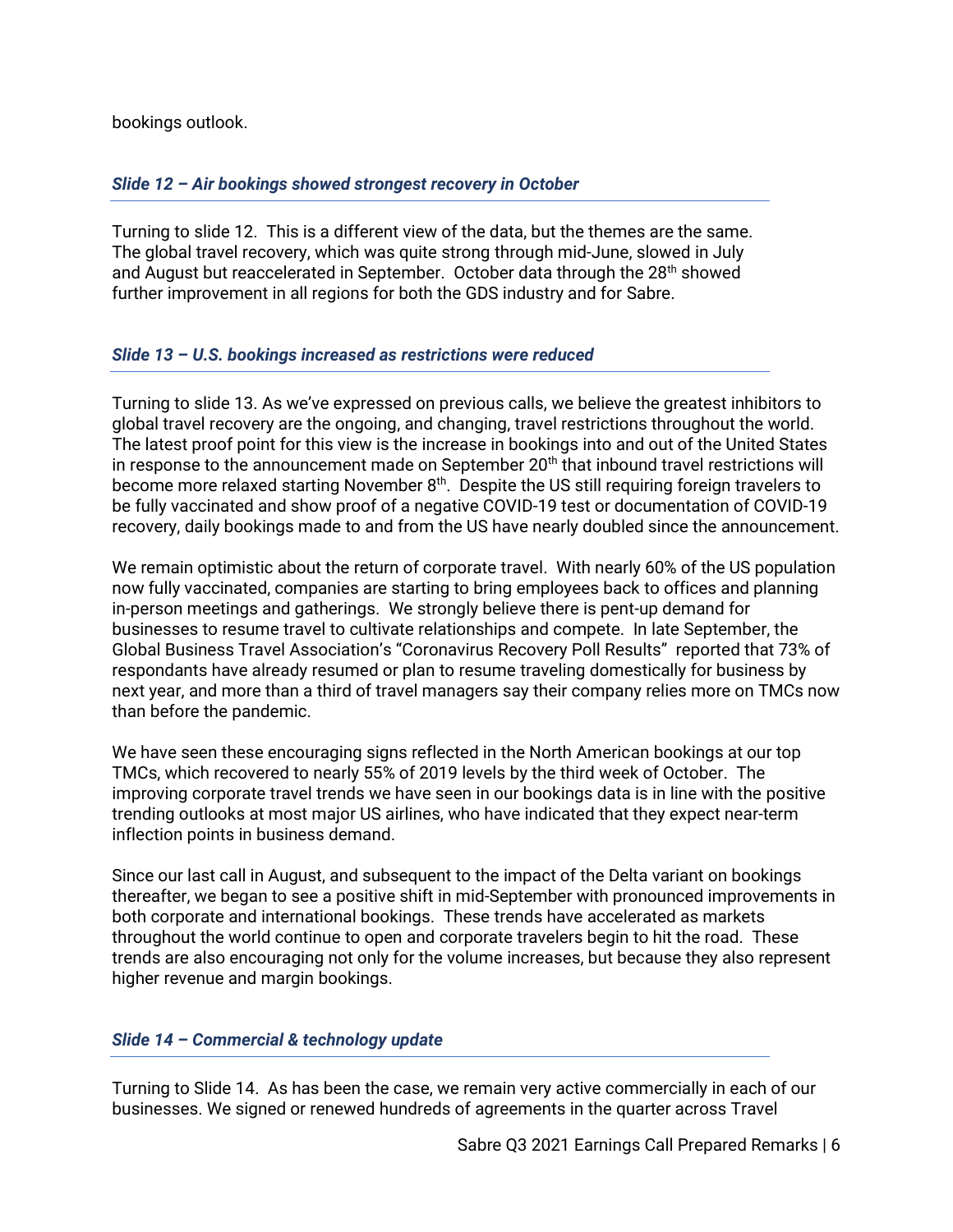Solutions and Hospitality Solutions. Some of the notable logos are depicted on this slide.

In Distribution, we were happy to welcome Emirates back to our GDS marketplace with a new long-term agreement that includes the creation and distribution of NDC offers. We view this agreement as the latest proof point that full-service carriers recognize the value of the GDS and look to Sabre to help drive revenue and growth.

Additionally, Southwest Airlines' migration to full GDS participation was completed this quarter. We believe their increased participation is helping drive corporate travel for them and corporate booking volumes for us. A win-win result.

On the agency side of Distribution, the environment remains dynamic. We were notified of Expedia's intent to shift a significant portion of its GDS business in North America away from Sabre, but we expect to retain higher margin bookings that are not related to intra-North American travel. Although we expect this shift will result in the loss of some volumes, it is important to remember that not all share is created equal in the GDS. As we have discussed, US domestic leisure bookings are our lowest revenue and margin bookings. Therefore, this volume shift is anticipated to have a favorable impact on our overall average booking fee – as is evident in our Q3 results, which Doug will discuss in further detail.

On the flipside, we are seeing agencies moving more of their bookings to Sabre to consolidate their GDS strategy in response to the pandemic. For example, this quarter we won incremental North American business from the three largest corporate travel agencies of a competitor. These wins include accelerating migration of bookings to Sabre at CTM and Travel & Transport, as well as a new win with American Travel Associates.

In IT Solutions, we continue to be very pleased with our net Passenger Service System, PSS, wins. Based on the recent successful cutover of fast-growing GOL in Brazil to our SabreSonic PSS combined with other recent wins, including SCAT Airlines in Kazakhstan, we expect Passengers Boarded to be up substantially.

Additionally, this quarter we added another SabreSonic win. We expanded our presence in Asia with a long term agreement with Biman Bangladesh Airlines that also includes Digital Connect and Digital Experience.

Our low cost carrier PSS, Radixx, also had a strong quarter with three new wins including Toki Air, a Japanese startup.

Outside of PSS wins, we had key IT Solution renewals at several carriers, including Copa. We also implemented our first flight planning software in China, with Flight Plan Manager at China Eastern. Finally, our team members continue to work closely with customers to assist with changes to code sharing and alliances as airlines adjust routes, destinations and alliance structures to help prepare for life after the pandemic.

In Hospitality Solutions, in addition to many renewals including Sonesta, we added new agreements with Rebel Hospitality and several hundred Red Lion Hotels in North America, BookAssist and CitizenM Hotels in EMEA and Alvarez Arguelles in Latin America. Additionally, I'm happy to announce that the latest version of SynXis Property Hub, our modern, cloud-based, limited service property management system is broadly available to all customers. With the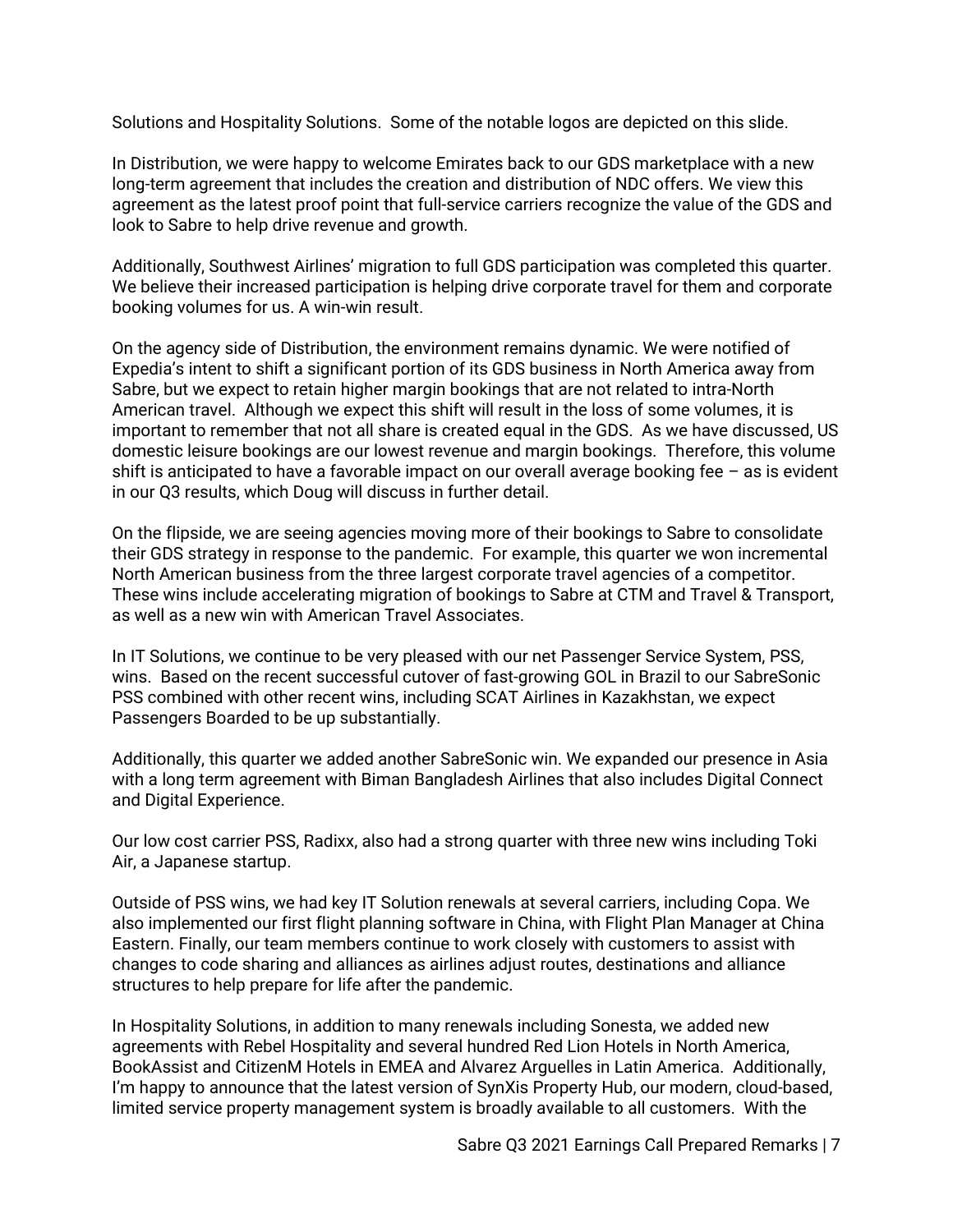release, our launch customers are implementing SynXis Property Hub across more than 450 properties, and we expect that number to climb into the thousands over the coming year.

Turning to technology. We've previously identified three key technology milestones for 2021. As a reminder, the milestones are to:

- 1. deploy Travel Solutions air shopping in Google Cloud Platform, or GCP,
- 2. transition Hospitality Solutions CRS into GCP with a global footprint, and
- 3. migrate 15% of our mid-range workloads to GCP.

I'm pleased to say these milestones are all on or ahead of schedule. Let me briefly provide more details.

As previously discussed, all Sabre air shopping, including both agency and airline, is running in public cloud environments. As a result, we've been able to decommission almost 2,000 servers from our Sabre-managed datacenters.

In Hospitality, we had a very successful SynXis CRS cutover for Louvre, and are now actively processing OTA and GDS reservations for them in our European GCP regions.

Finally, we are continuing to make progress building GCP foundations in support of our midrange workload migration. We are on track to meet or beat our goal of having 15% of midrange workloads migrated to GCP by year end.

With that, I'll turn the call over to Doug.

#### **Doug Barnett, CFO:**

Thanks Sean, and good morning everyone.

### *Slide 15 – Significant YOY financial improvement in Q3'21*

Turning to Slide 15. As expected, the COVID-19 pandemic continued to weigh heavily on our results in Q3. However, the third quarter showed significant financial improvement versus Q3 of 2020.

Total revenue was \$441 million, a significant improvement versus revenue of \$278 million in Q3 last year due to the continued recovery in global air, hotel and other travel bookings.

Distribution revenue totaled \$245 million, an improvement versus revenue of \$105 million in Q3 2020. Our Distribution bookings totaled 54 million in the quarter. Compared to 2019, net air bookings were down 60%, 65%, and 62% in July, August, and September, and down 62% in the quarter as whole. Said another way, bookings recovered to 38% of 2019 levels in the third quarter.

As Sean mentioned, our third quarter bookings were impacted by some share shift activity. Even though booking volumes went down sequentially this quarter, largely driven by seasonal trends and the COVID-19 Delta variant, our Distribution revenue increased quarter over quarter. Meaning, we made more money off a lower bookings base due to a more favorable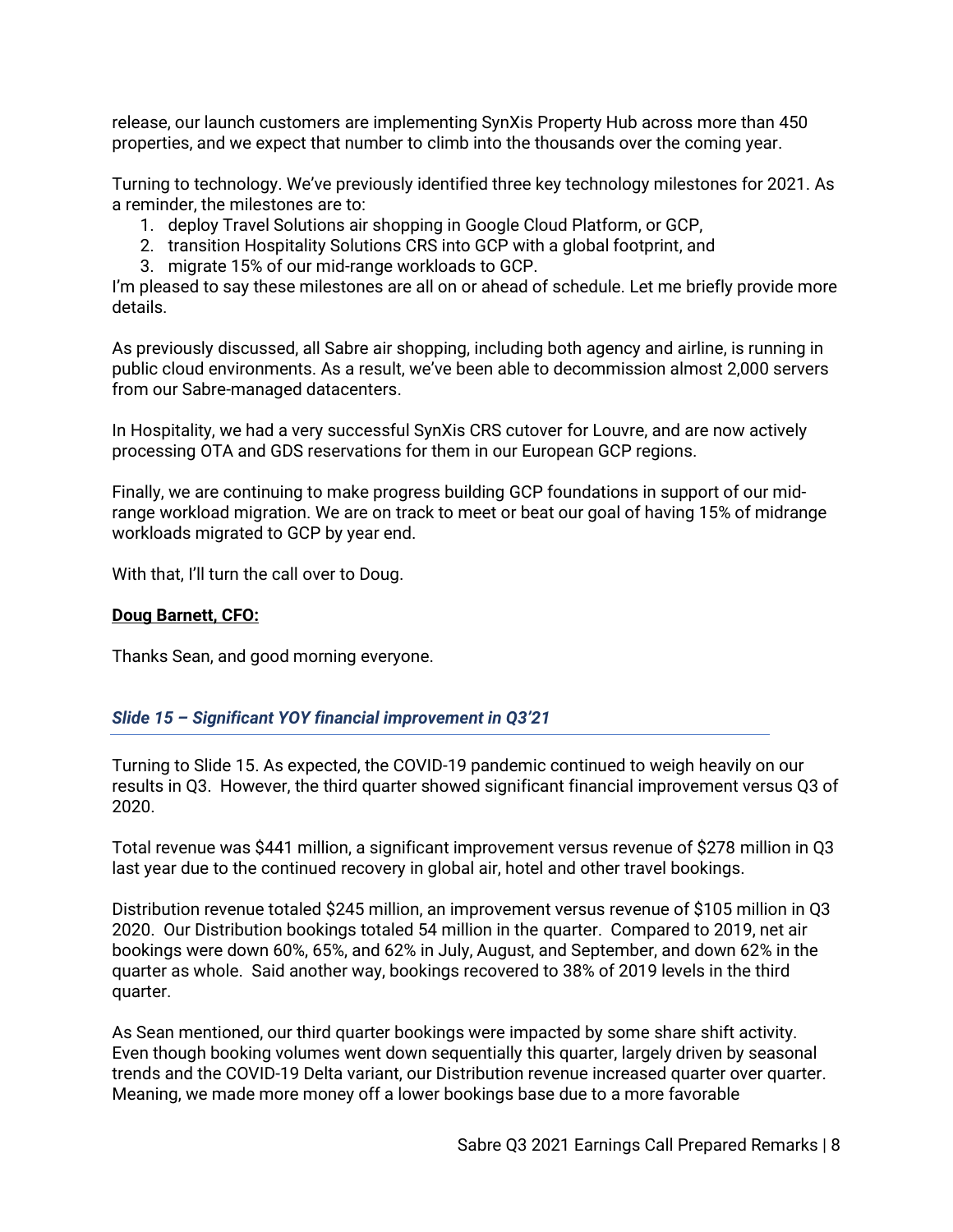business/leisure and domestic/international mix shifts, as well as the accretive impact the share shift had on our average booking fee. Our average booking fee in the third quarter was \$4.59, versus \$3.90 and \$3.84 in the first and second quarters of this year. We expect the Expedia share shift activity to result in a bookings impact of approximately 55 million to 70 million and an EBITDA impact of approximately \$15 million to \$20 million in full-year 2022.

Our IT Solutions revenue totaled \$145 million in the quarter, an improvement versus revenue of \$132 million last year. Passengers boarded totaled 116 million, representing a 62% recovery versus the third quarter of 2019. Sequentially, recall that the second quarter benefited from some upfront revenue recognition due to new implementations that went live ahead of schedule.

Hospitality Solutions revenue totaled \$55 million, an improvement versus revenue of \$45 million in Q3 2020. Hotel bookings continued to lead the COVID-19 travel recovery. Central reservation system transactions recovered to 88% of 2019 levels and totaled 27 million in the quarter.

EBITDA showed meaningful year-over-year improvement but remained negative in the quarter, reflecting the continued impact of the COVID-19 pandemic. The significant year-over-year improvement in revenue in the quarter was partially offset by increased Travel Solutions incentives expense and Hospitality Solutions transaction fees due to higher volumes. As expected, our technology costs and selling, general and administrative expenses increased due to volume recovery trends, increased labor and professional service expenses including internal investments in risk and security, business systems and consulting related to our business strategy, as well as increased litigation costs.

Recall that in the third quarter of 2021, we began to anniversary the longer-term cost savings actions put into place in Q3 2020, including the renegotiation of our DXC contract and reduction of about 15% of our workforce. Exiting September, our headcount was down 21% versus 2019 year-end.

Operating income, net income and EPS also all showed improvement versus the prior year quarter.

Free Cash Flow was negative \$83 million in the third quarter, a significant sequential improvement versus Q1 and Q2 of this year.

As Sean mentioned, the agreement to sell AirCentre to CAE Inc. for \$392.5 million in cash represents approximately an 11 times multiple of 2021 EBITDA.

When we report fourth quarter 2021 results and until the transaction closes, the AirCentre assets will be treated as "held for sale" on our balance sheet, while their operating results will remain included in our P&L. When the transaction closes, which we expect to occur in the first quarter of 2022, Sabre will no longer recognize revenue associated with AirCentre products. Although our reported passengers boarded will not be impacted, our revenue per passenger boarded for IT Solutions will be lower. Additionally post-close, AirCentre employees will transition to CAE and the Transition Services Agreement will go into effect. We will be compensated by CAE for the costs related to the TSA activities. Any additional costs associated with transitioning the business will be excluded from our Adjusted results.